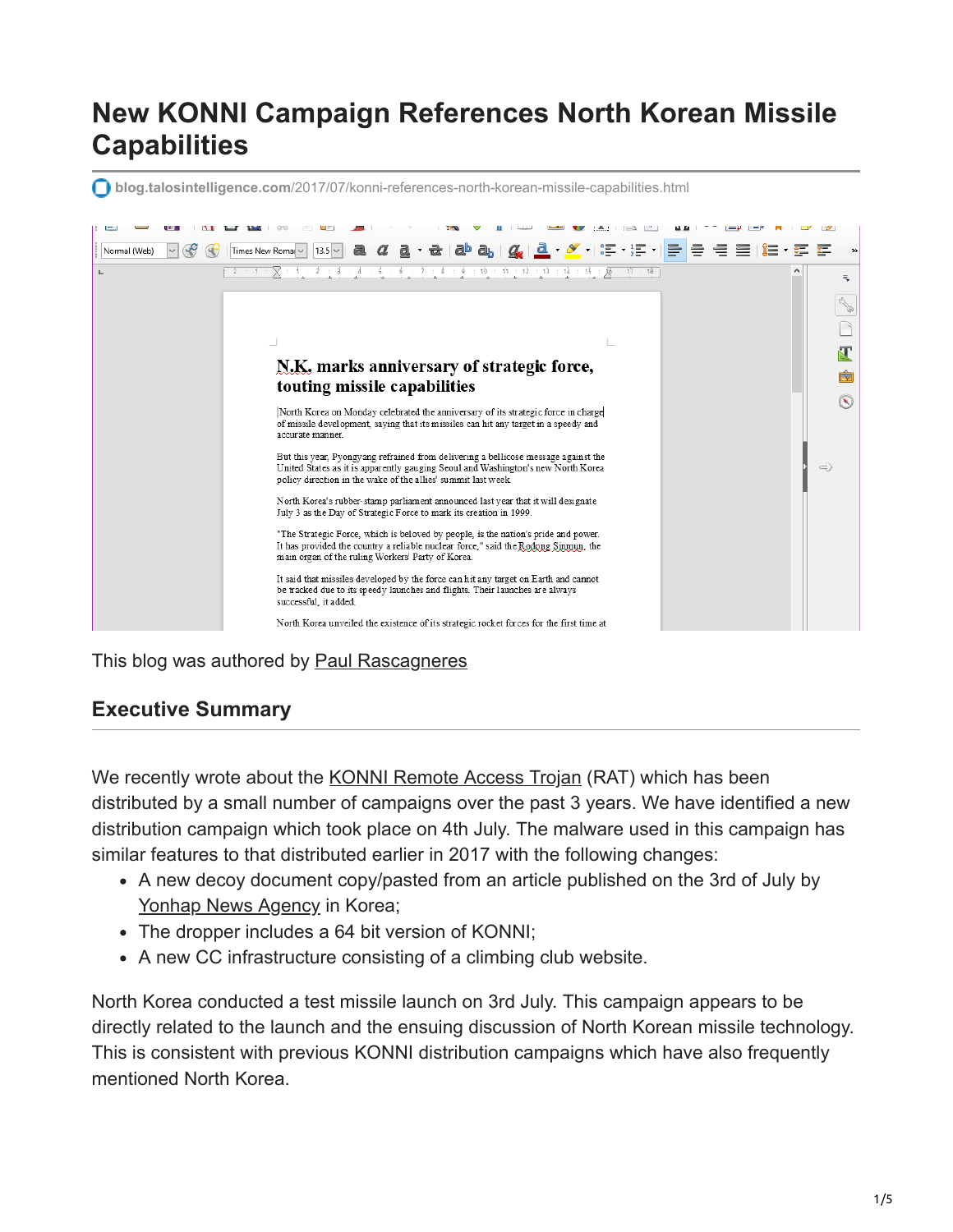### **"N.K. marks anniversary of strategic force, touting missile capabilities" campaign**

We identified an executable file, SHA-256 hash sum:

33f828ad462c414b149f14f16615ce25bd078630eee36ad953950e0da2e2cc90, which when opened displays the following Office document:



The content of the document is a copy/pasted from an article published on July 3rd by [Yonhap News Agency](http://english.yonhapnews.co.kr/news/2017/07/03/0200000000AEN20170703005100315.html) in Korea. In addition to displaying this document, the malicious executable also drops 2 different versions of KONNI:

```
C:\Users\Users\AppData\Local\MFAData\event\eventlog.dll (64 bit)
C:\Users\Users\AppData\Local\MFAData\event\errorevent.dll (32 bit)
```
On 64 bit versions of Windows, both files are dropped; on 32 bit versions of Windows, only errorevent.dll, the 32 bit version is dropped. Unlike previous campaigns, both binaries are packed with ASPack. In both cases, the dropped malware is immediately executed via rundll32.exe with one of the following registry keys created to ensure that the malware persists and is executed on rebooting the compromised system:

```
HKCU\SOFTWARE\Microsoft\Windows\CurrentVersion\Run\RTHDVCPE
HKCU\SOFTWARE\Microsoft\Windows\CurrentVersion\Run\RTHDVCP
```
This attack uses a new Command & Control infrastructure hosted on the following domain: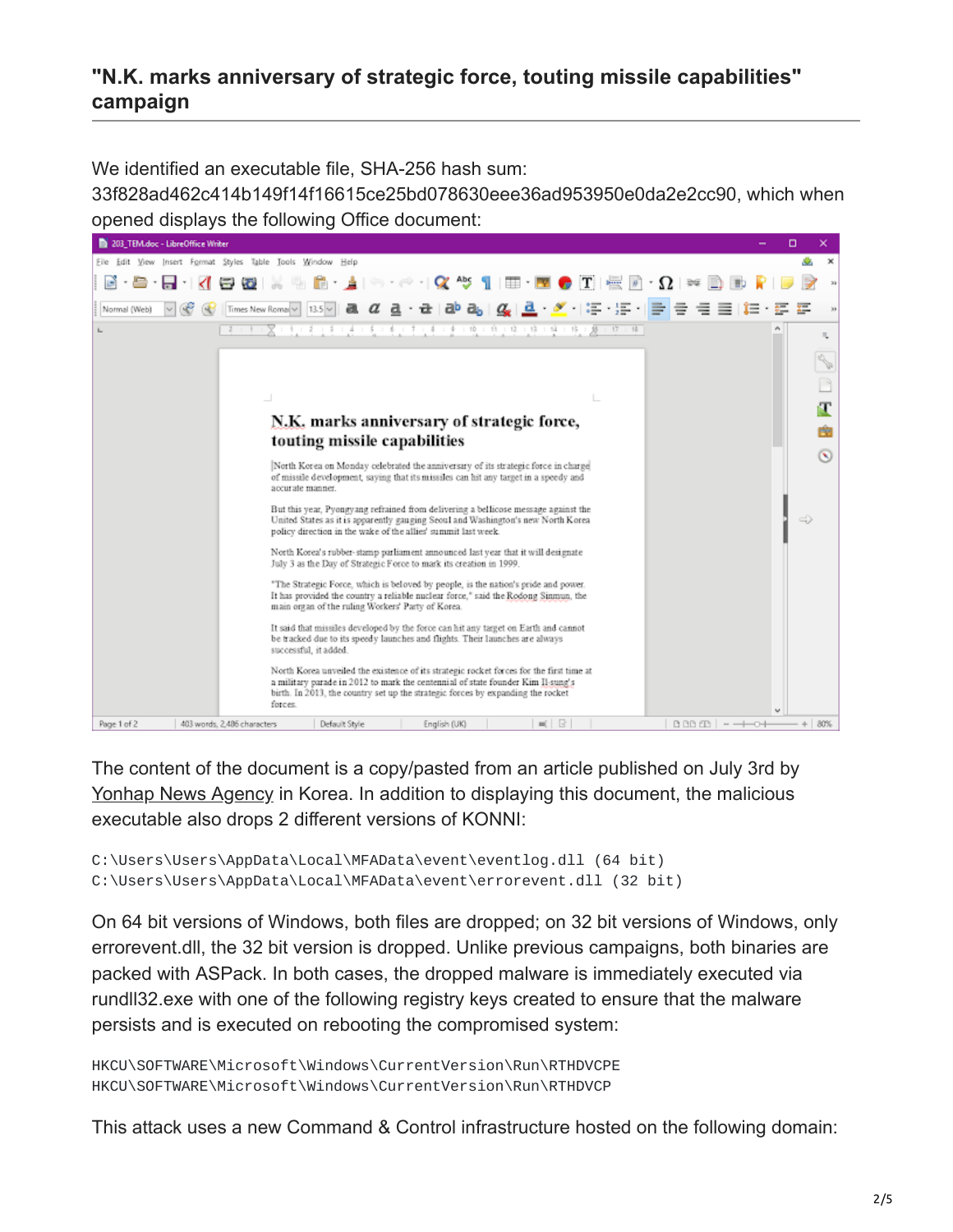The CnC traffic of KONNI takes place as HTTP post requests to web pages hosted as /weget/download.php, /weget/uploadtm.php or /weget/upload.php on the domain itself.

The attackers have gone to some effort to disguise the website as a legitimate climbing club.

Here is a screenshot of the website:



However, the website does not contain real text, only the default text of the Content Management System (CMS).

Additionally, the website contains a contacts section with an address in USA, but the map below the address is in Korean and points to a location in Seoul, South Korea: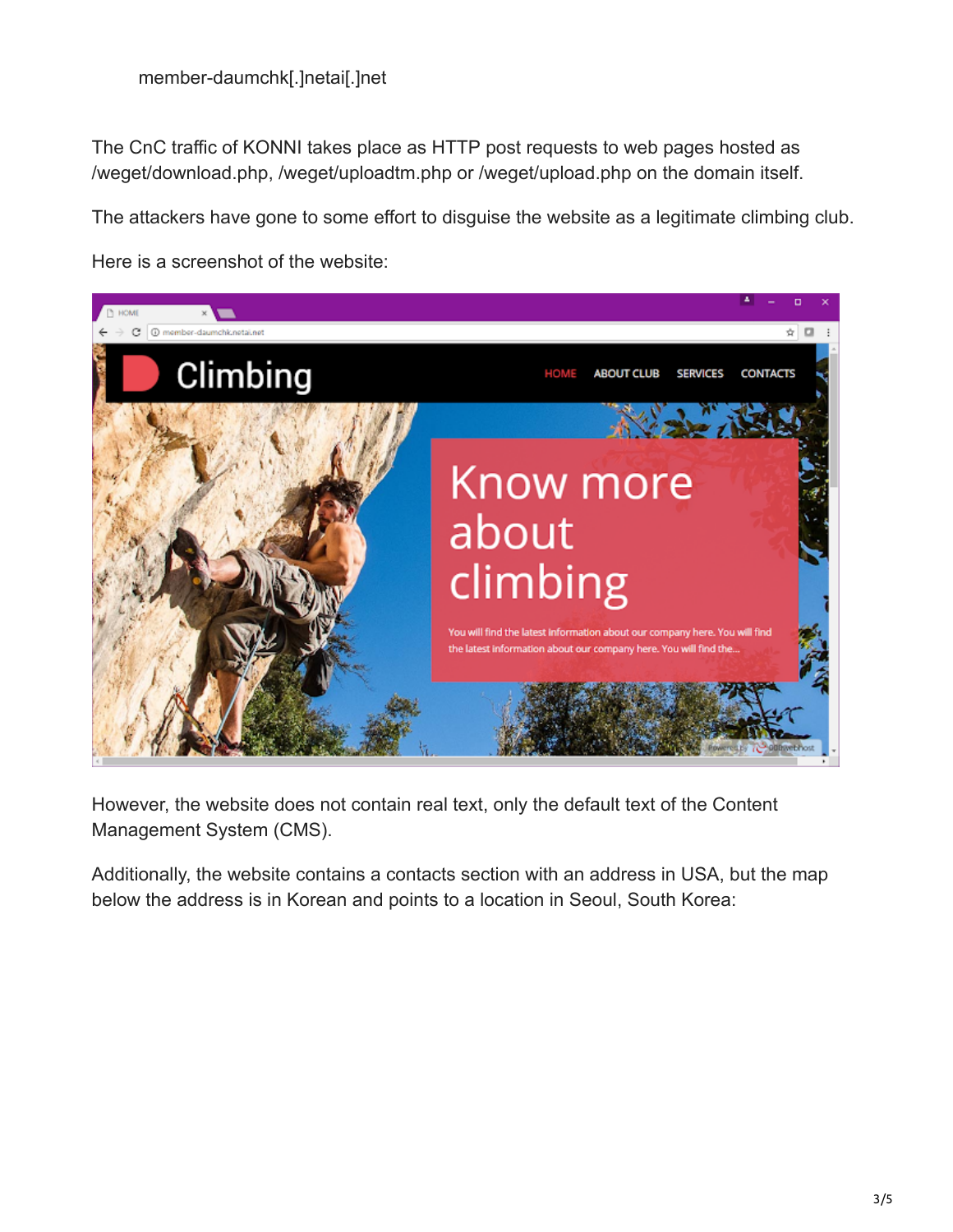# Climbing

# Contacts



# **Conclusion**

The KONNI malware distributed as part of this campaign is similar to previous versions that we have identified this year. The attackers have added a 64 bit version and used a packer to complicate analysis. This campaign is directly related to current events and is clearly 'fresh'. The binary was compiled on July 4th, the decoy document was published on July 3rd.

The threat actors associated with KONNI typically use decoy documents relating to North Korea, and this campaign is no exception. However, in contrast to the convincing decoy document lifted from a third party, the content of the decoy website hosted on the CnC server does not look legitimate. The text content is not consistent with the website navigation, and the contacts page contains a mis-match of a US address with a Korean map.

Nevertheless, this threat actor continues to remain active, and continues to develop updated versions of their malware. Organisations which may have an interest in the contents of this decoy document, and that used in previous campaigns should ensure that they are adequately protected against this and subsequent campaigns.

# **Coverage**